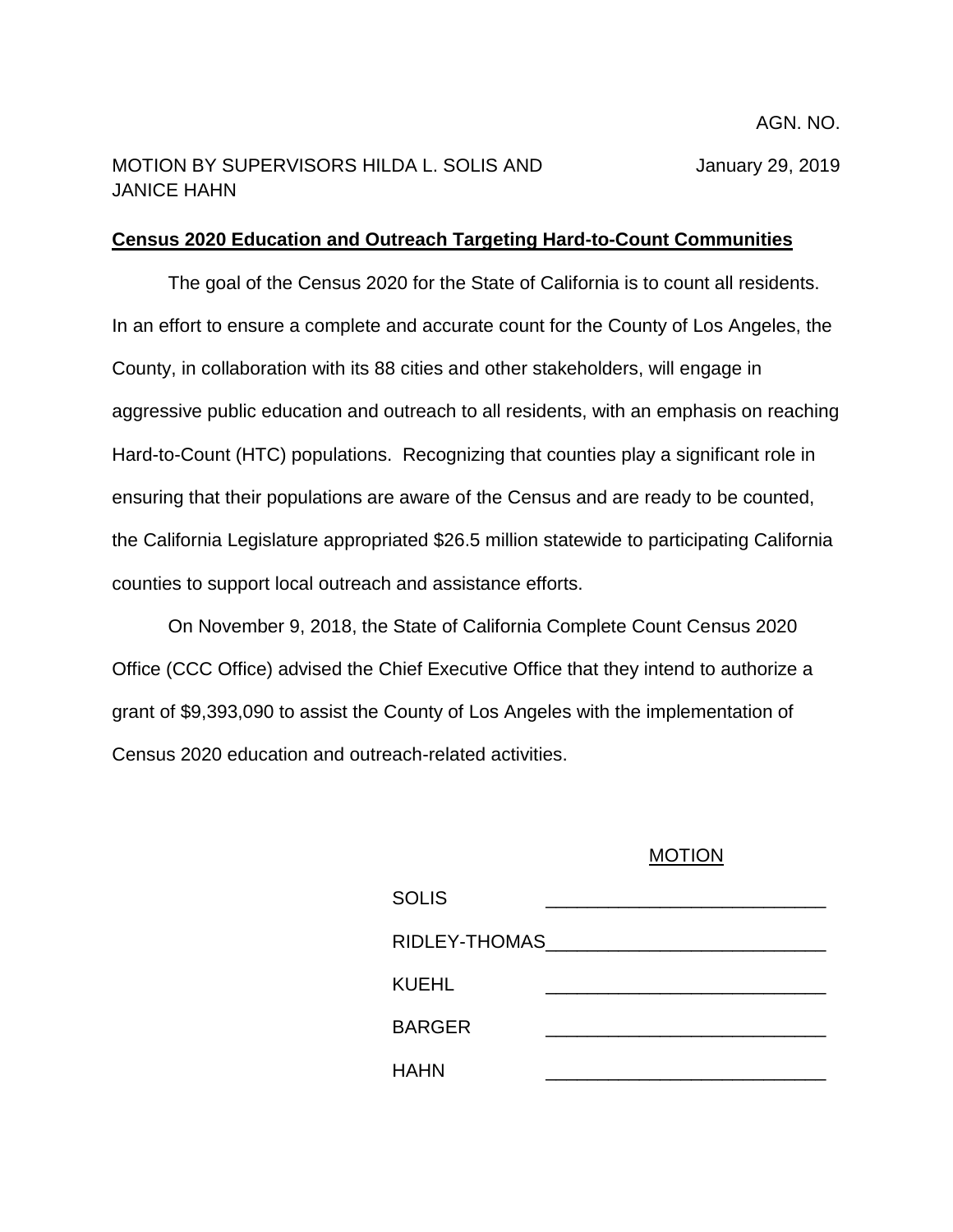In order to access its share of Census 2020 grant funding, the County must first complete and submit an Opt-In letter to the State of California CCC Office. By submitting the Opt-In letter, the County will be eligible to grant funding that will increase the County's capacity to conduct Census 2020 education and outreach to its HTC populations. This action also supports the State's efforts to effectively maximize resources on the ground through local collaboration, focus resources in HTC communities, address language access barriers for non-English speakers, and facilitate culturally appropriate engagement within communities to ensure all Californians are counted.

**WE, THEREFORE, MOVE** that the Board of Supervisors take the following actions to support Census 2020 education and outreach activities in the County of Los Angeles:

- 1. Delegate authority to the CEO to submit the attached Opt-In letter, which is the State of California standard form.
- 2. Delegate authority to the CEO to enter into the County-Optional Outreach Agreement and execute any revisions or amendments to the agreement with the State.
- 3. Authorize the CEO to submit, on behalf of the County, a Los Angeles Complete Count Committee Census 2020 Outreach Plan within 60 calendar days of submission of the opt-in letter to the State of California.
- 4. Authorize the CEO to expend funds pursuant to the grant, consistent with the County of Los Angeles Complete Count Committee Census 2020 Outreach Plan, upon approval of this plan by the State.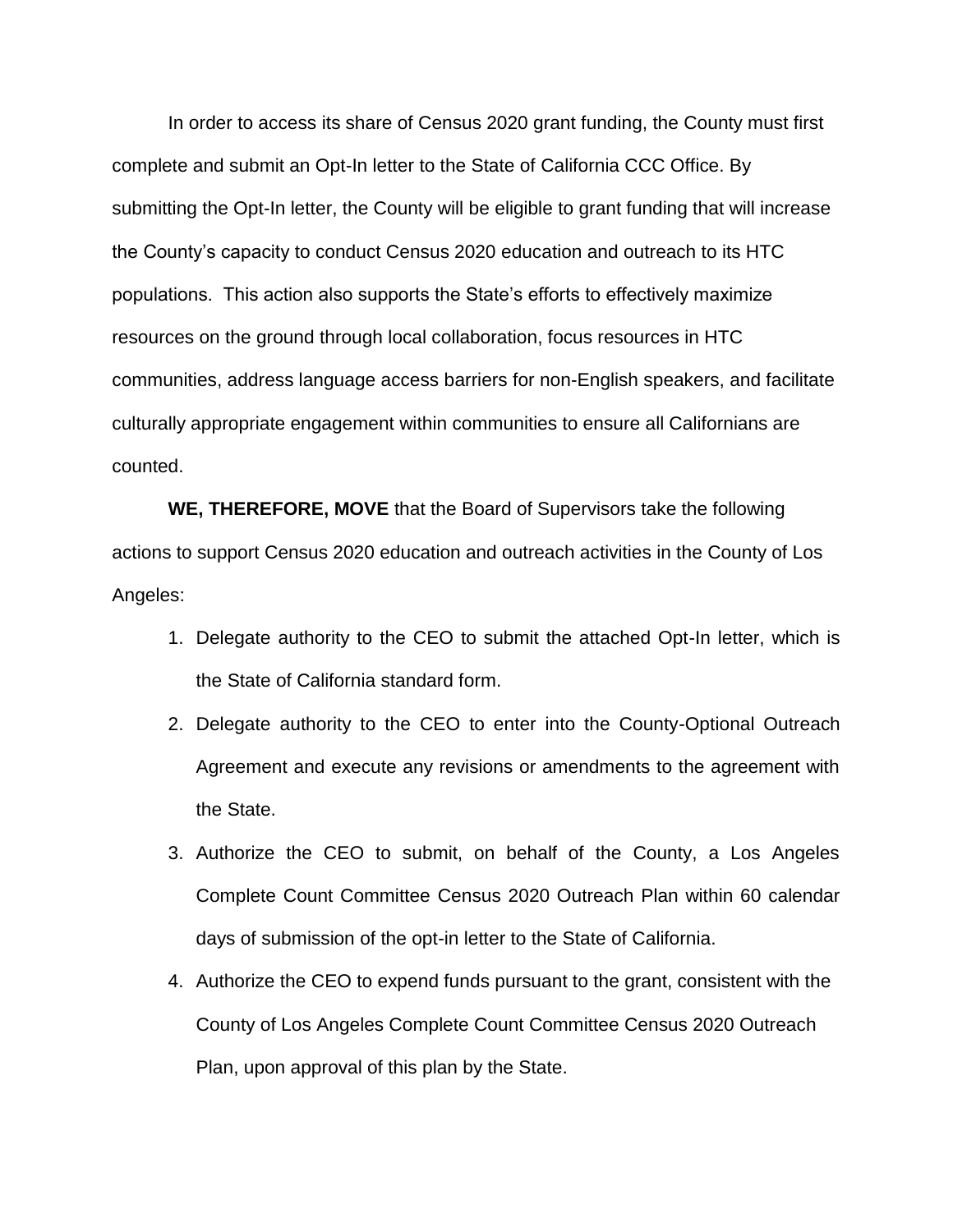- 5. Delegate authority to the CEO to prepare, negotiate, and execute agreements with public entities, community-based organizations, and other entities consistent with the County of Los Angeles Complete Count Committee Census 2020 Outreach Plan and all State requirements, upon approval of this plan by the State.
- 6. Direct the CEO to submit a quarterly written report to the State, in accordance with State funding requirements; and utilize this report to also update the Board, consistent with the Board motion of January 16, 2018, directing the CEO to report back to the Board in writing on a quarterly basis with a status update on the implementation of the Complete Count Committee's education and outreach strategy, and any related challenges and accomplishments.
- 7. Direct the CEO to identify funding and provide \$2 million to the California Community Foundation to support local education and outreach efforts targeting HTC communities in Los Angeles County.

# # #

HLS: jv